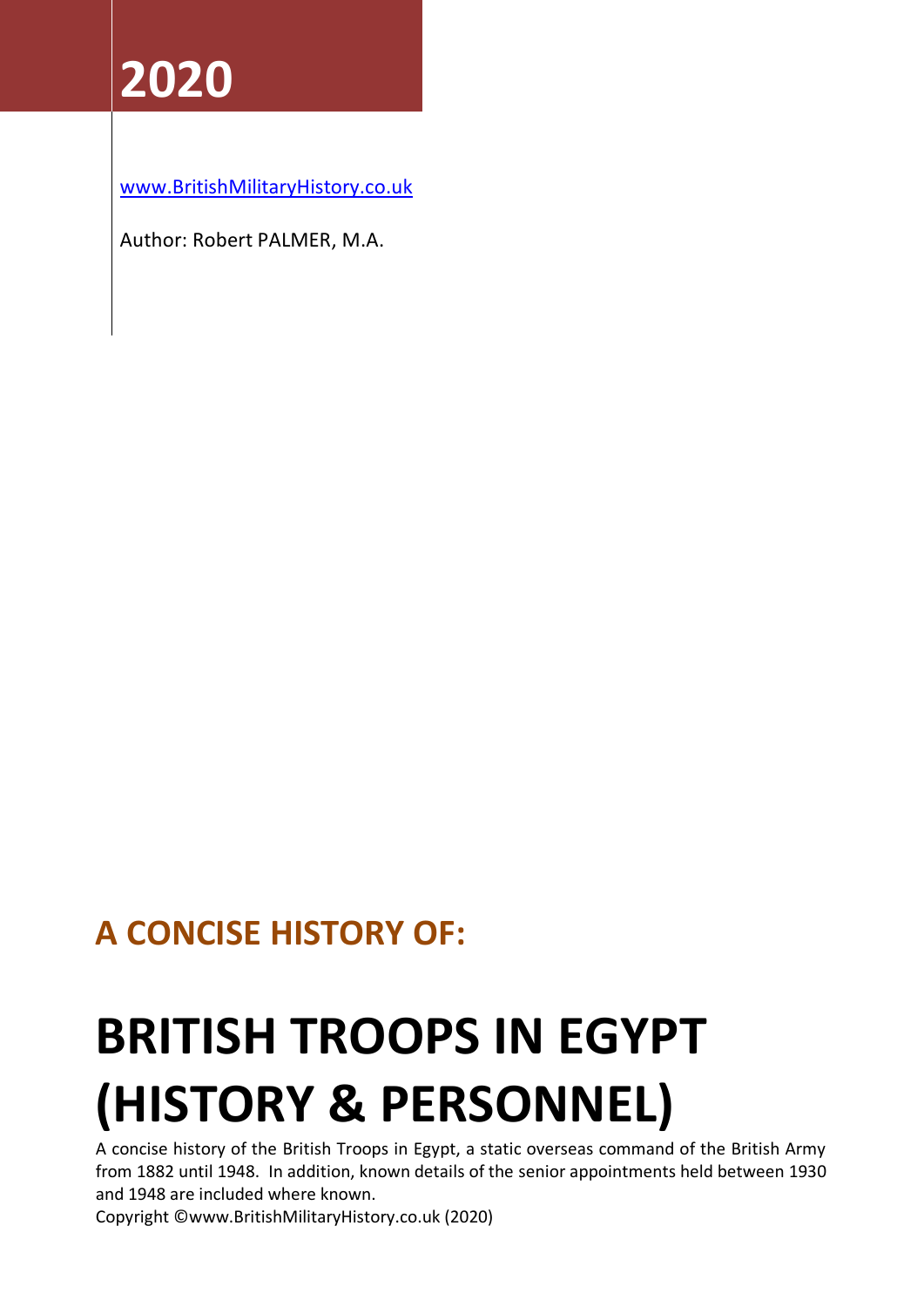## **A Concise History of British Troops in Egypt (History & Personnel)**

| Version:            | 22              |
|---------------------|-----------------|
| This edition dated: | 2 July 2020     |
| ISBN:               | Not yet Issued. |

All rights reserved. No part of the publication may be reproduced, stored in a retrieval system, or transmitted in any form or by any means including; electronic, electrostatic, magnetic tape, mechanical, photocopying, scanning without prior permission in writing from the publishers.

| Author:      | Robert PALMER, M.A. (copyright held by author)      |
|--------------|-----------------------------------------------------|
| Assisted by: | Stephen HEAL                                        |
|              | Published privately by: The Author – Publishing as: |
|              | www.BritishMilitaryHistory.co.uk                    |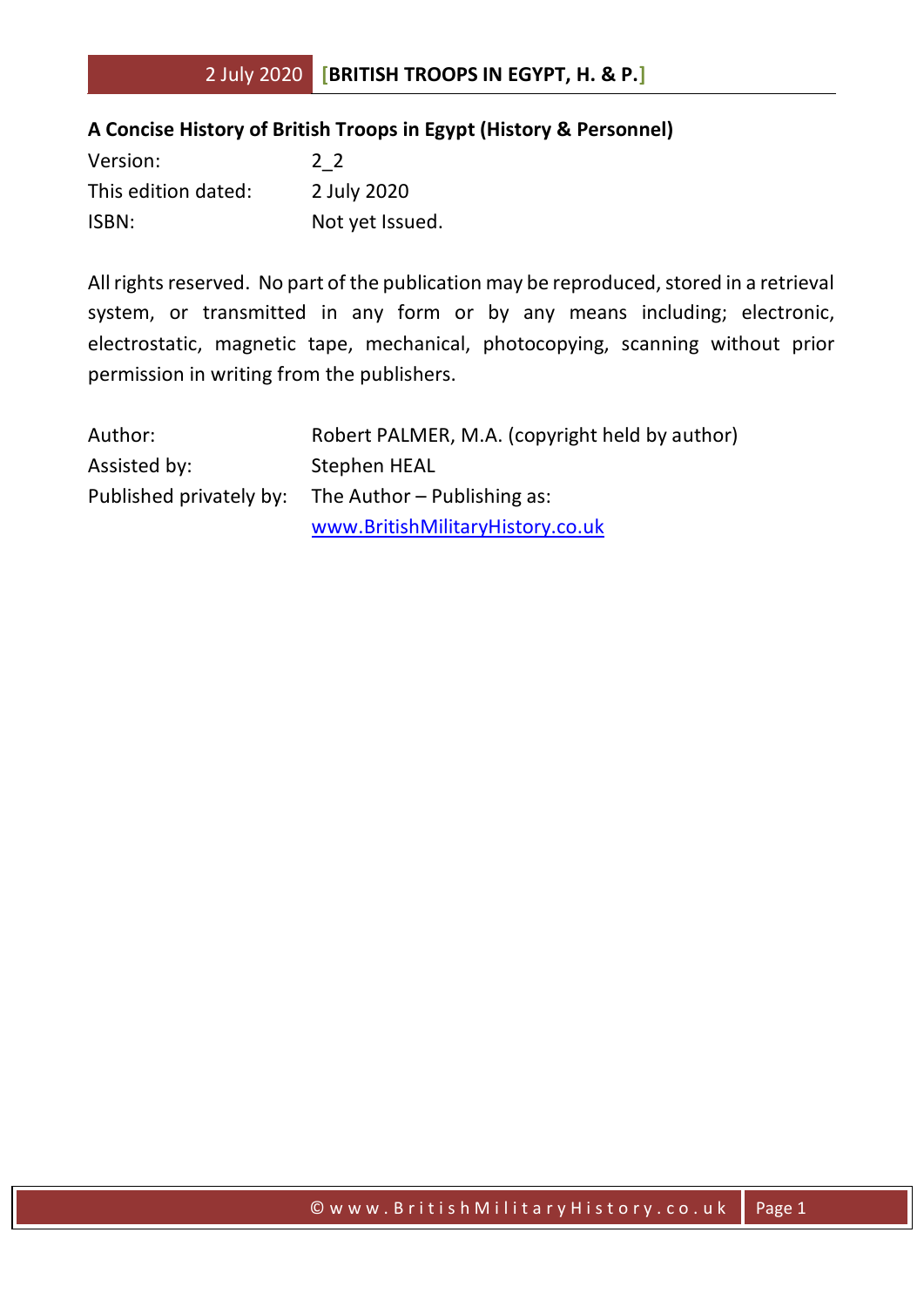# **British Troops in Egypt**

British Troops in Egypt (B.T.E.) was a pre-war Command in the British Army. The first British Troops came to Egypt in 1801 in response to the invasion by France of Eqypt. A combined force of British and Ottoman troops expelled the French, and in 1805, Kavalali Mehmed Ali Pasha was proclaimed the Sultan of Egypt. Egypt annexed northern Sudan in 1824, and Ali Pasha (now known as Muhammad Ali) established a dynasty that was to last until 1952.

The main development that placed Egypt into the heart of international politics was the building of the Suez Canal in 1869. It was constructed jointly by the Egyptians and French, but it left Egypt severely in debt. The Egyptian share of the Suez Canal was sold to the United Kingdom (U.K.) in 1875. This gave the U.K. control of the main arterial waterway linking Europe with India and the Far East. The first stirring of nationalist resentment against British and French involvement in the government of Egypt began in 1879. In 1882, a nationalist government came to power demanding democratic reforms and control over the budget. The British and French responded by defeating the Egyptian Army at the battle of Tel el-Kebir; after which they re-installed the pro-British Tewfik (from the Muhammand Ali dynasty) as the leader of what became in effect a British Protectorate.

Egypt became an official Protectorate of the United Kingdom in 1914 just prior to the First World War. During that war, Egypt was used as a major military base in the campaigns against the Turkish in Palestine, Mesopotamia and the Middle East. After the First World War, the nationalist movement in Egypt grew, leading to full scale rioting in March 1919. The British government declared Egypt independence on 22 February 1922, but maintained a significant military presence in the country, in the main to protect access to the Suez Canal.

Between the wars, B.T.E. was a Lieutenant General's command, the only one outside the United Kingdom or India which gives an indication of the status of the British forces in Egypt and the strategic importance of the country. The main British bases were at Abbassia on the outskirts of Cairo, Kasr-el-Nil (in central Cairo), Moascar (Ismailia) and at Alexandria. In 1930, there were three formations under command, each commanded by a Temporary Brigadier (Colonel), namely:

- The Cavalry Brigade;
- The Canal Brigade;
- The Cairo Brigade.

In 1936, the U.K. government and the Egyptian government agreed a treaty between the two countries. Under this treaty, the U.K. was required to withdraw all military forces from Egypt other than those required to protect the Suez Canal and its surrounding areas. A limit of 10,000 troops was placed on British military presence in Egypt. The U.K. also agreed to train and equip the Egyptian Army. The treaty was signed on 26 August and ratified on 22 December.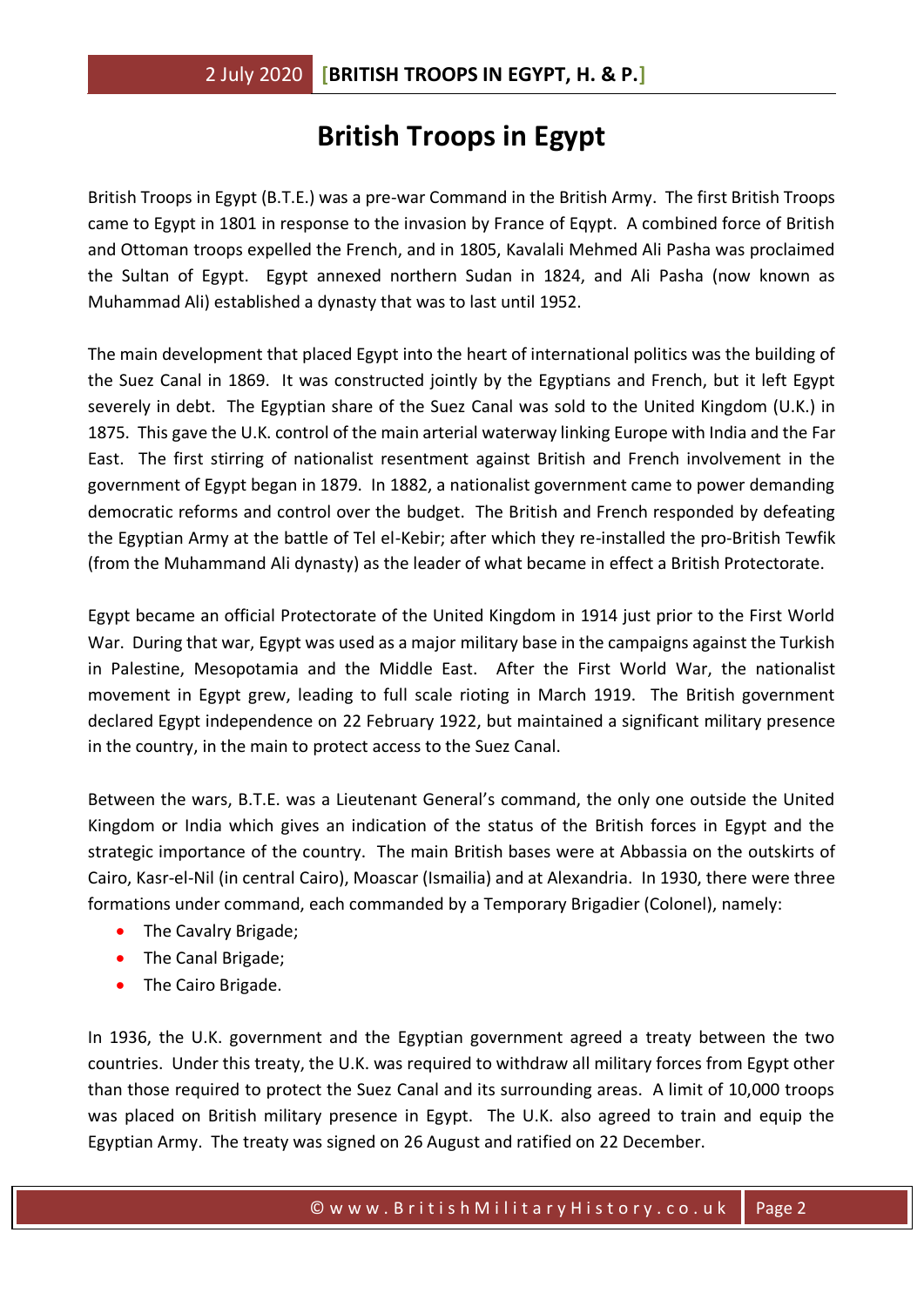With the outbreak of the Second World War, the British retook effective control of Egypt, which became an important military base in the Middle East, although Egypt remained nominally an independent country. In 1940, The British Troops in Egypt (B.T.E.) comprised the:

- Mersa Matruh Garrision;
- Alexandria Sub-Area;
- Cairo Sub-Area.

On 17 June 1940, Western Desert Force was formed in B.T.E. by the re-designation of the Headquarters, 6<sup>th</sup> Infantry Division, which had just arrived from Palestine. For the rest of the Second World War, British Troops Egypt existed as a large military supply, reinforcement and training base. The static command had no operational function, although in mid-1942 as the Axis forces reached El Alamein, the command did prepare for the possible evacuation of Egypt. Egypt was also used a base for deception purposes, with large formations apparently based in the country with a possible view to invading the Balkans in order to deceive the German higher commands. It was particularly the case in mid to late 1943 when the Allies were intending to invade Sicily and then Italy.

With the end of the war, resentment about the British presence in Egypt manifested itself. In late December 1945, rioting broke out, escalating through to a peak in February 1946 with violent attacks on British Service Clubs and other Military locations in Cairo. On 25 January major rioting broke out in Ismailia, which was put down by the Lancashire Fusiliers. The next day, rioters attacked British property in Cairo, with the Turf Club being torched and eleven members dying in the attack. During the 'disturbances', the 3<sup>rd</sup> Infantry Brigade lost thirty-three killed and sixty-nine wounded. In Cairo, the barracks at Kasr-el-Nil were besieged for a time, and on 4 March, two British Military Policemen were overwhelmed and killed. There were five members of the Corps of Military Police manning a checkpoint when rioting broke out. The five military policemen were isolated and surrounded by a mob. The two who died were Lance Corporal 1616627 Peter Ronald MAILE, aged twenty-five years, a married man from Thornton Heath in Surrey, and Private 5783652 Arthur James BAILEY, aged twenty-three years, a married man from Glasgow. Lance Corporal MAILE is buried in Grave 8.F.13., and Private BAILEY in grave 8.F.11., of the Alexandria (Hadra) War Memorial Cemetery in Egypt.

In May 1946, the British and Egyptian governments opened negotiations, resulting in the British Prime Minister, Clem ATTLEE, announcing an agreement resulting in British troops withdrawing from most of Egypt into the Canal Zone. Lieutenant General ALLFREY moved the Headquarters, British Troops in Egypt, from Cairo to Moascar, a suburb of Ismailia in the Canal Zone. The withdrawal commenced on 4 July 1946, with the British handing over the Citadel, the fortress in Cairo, over to the Egyptian Army. Disputes between the United Kingdom and Egypt over The Sudan led to negotiations collapsing, but the British withdrawal continued.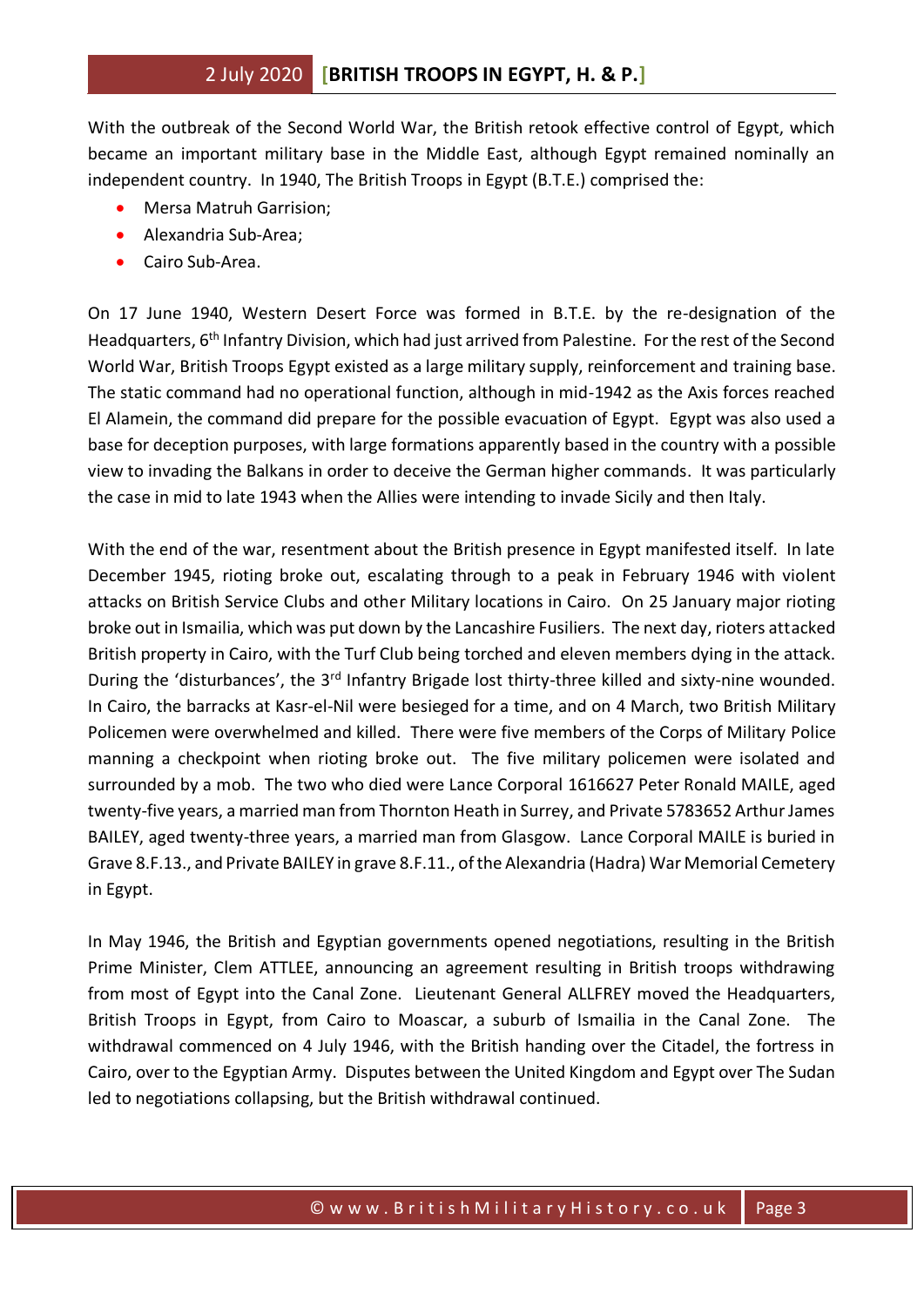On 9 February 1947, the 2<sup>nd</sup> Bn. The Royal Fusiliers handed over Mustapha Barracks in Alexandria to the Egyptians, and the British left that city and former naval base. On 28 March, The Life Guards quietly slipped out of Kasr-el-Nil Barracks at 05.00 hours and withdrew into the Canal Zone. The Canal Zone was divided into two Brigade Areas, the northern formed by the 3<sup>rd</sup> Infantry Brigade, which also the Strategic Reserve. The British Military Mission to the Egyptian Army was closed down at this time.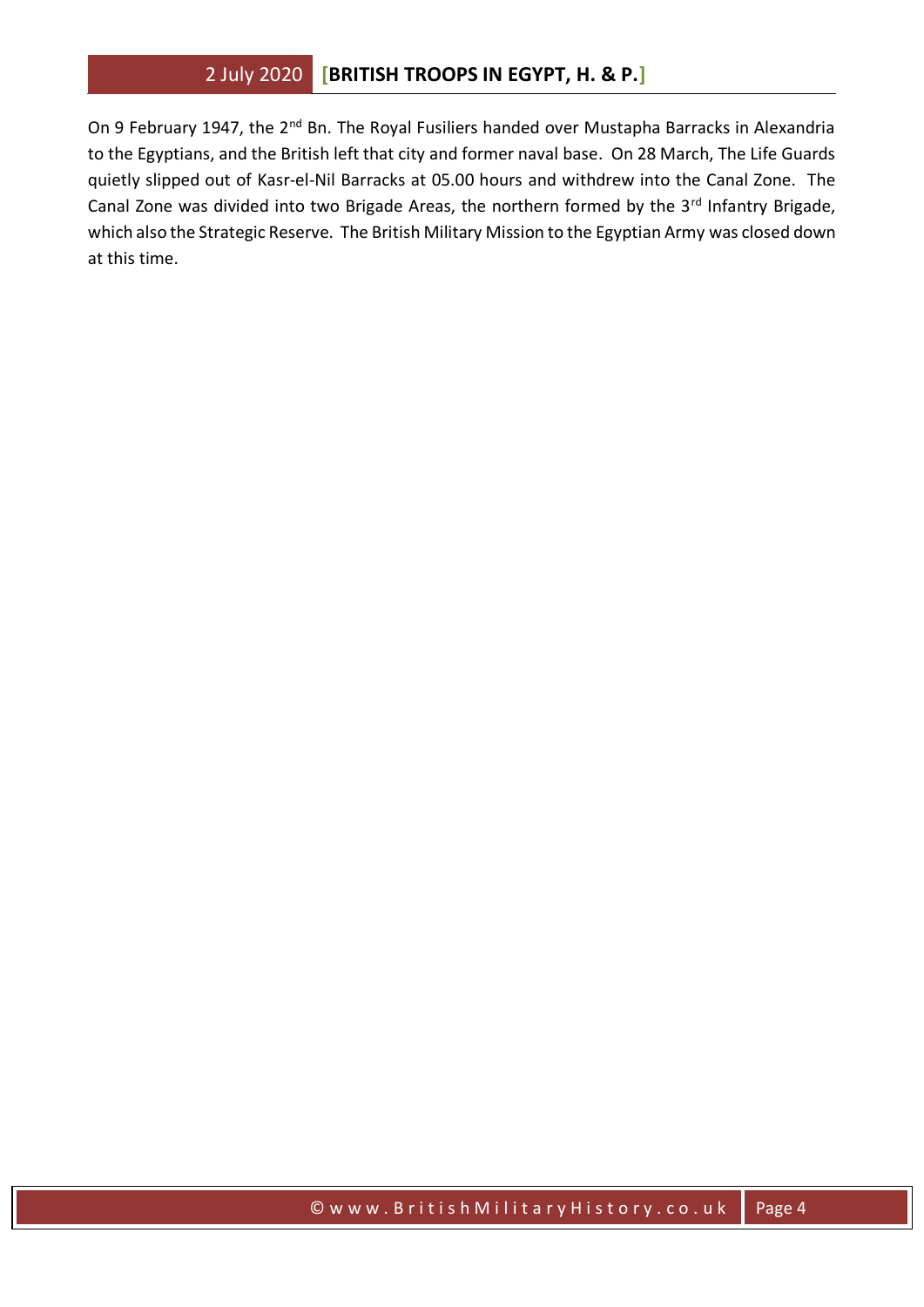**General Officer Commanding** 13th May 1927 – 1930 Lieutenant General Sir E. Peter STRICKLAND, K.C.B., K.B.E., C.M.G., D.S.O., Col R. Norfolk R.

12th April 1934 – 1939 Lieutenant General Sir George A. WEIR, K.C.B., C.M.G., D.S.O., Col 3rd D.G., *p.s.c.*

#### **General Officer Commanding-in-Chief**

15<sup>th</sup> June 1939 – 4<sup>th</sup> February 1941 Lieutenant General Henry Maitland WILSON, C.B., D.S.O., Col Comdt. Rifle Bde, *p.s.c.* 16<sup>th</sup> February 1941 - 8<sup>th</sup> April 1941 Lieutenant General (Acting) Richard Nugent O'CONNOR, C.B., D.S.O., M.C., *i.d.c., p.s.c.<sup>1</sup>* 14<sup>th</sup> April 1941 – 13<sup>th</sup> November 1941 Lieutenant General Sir James Handyside MARSHALL-CORNWALL, K.C.B, C.B.E., D.S.O., M.C., Col Comd't R.A., *p.s.c.<sup>2</sup>* 13<sup>th</sup> November 1941 - 1<sup>st</sup> February 1942 Lieutenant General William George HOLMES, C.B., D.S.O.\*, *p.s.c.* 1st February 1942 – 12<sup>th</sup> December 1944 Lieutenant General (Acting) Robert Graham William Hawkins STONE, D.S.O., M.C., *p.s.c.*

#### **General Officer Commanding**

 $16<sup>th</sup>$  November 1944 – 31st December 1948 Lieutenant General (Temporary) Charles Walter ALLFREY, C.B., D.S.O., M.C.\*, *p.s.c.<sup>3</sup>* 1st January 1948 – 16<sup>th</sup> January 1949 Lieutenant General Richard Nelson GALE, C.B., D.S.O., M.C., *p.s.c.*

Lieutenant General ERSKINE,

<sup>&</sup>lt;sup>1</sup> Created K.C.B. and knighted for operations in the Western Desert on 4 March 1941.

<sup>2</sup> Promoted General on 10 September 1941.

<sup>&</sup>lt;sup>3</sup> Created K.B.E. and knighted on 13 June 1946, and promoted Lieutenant General on 23 November 1946.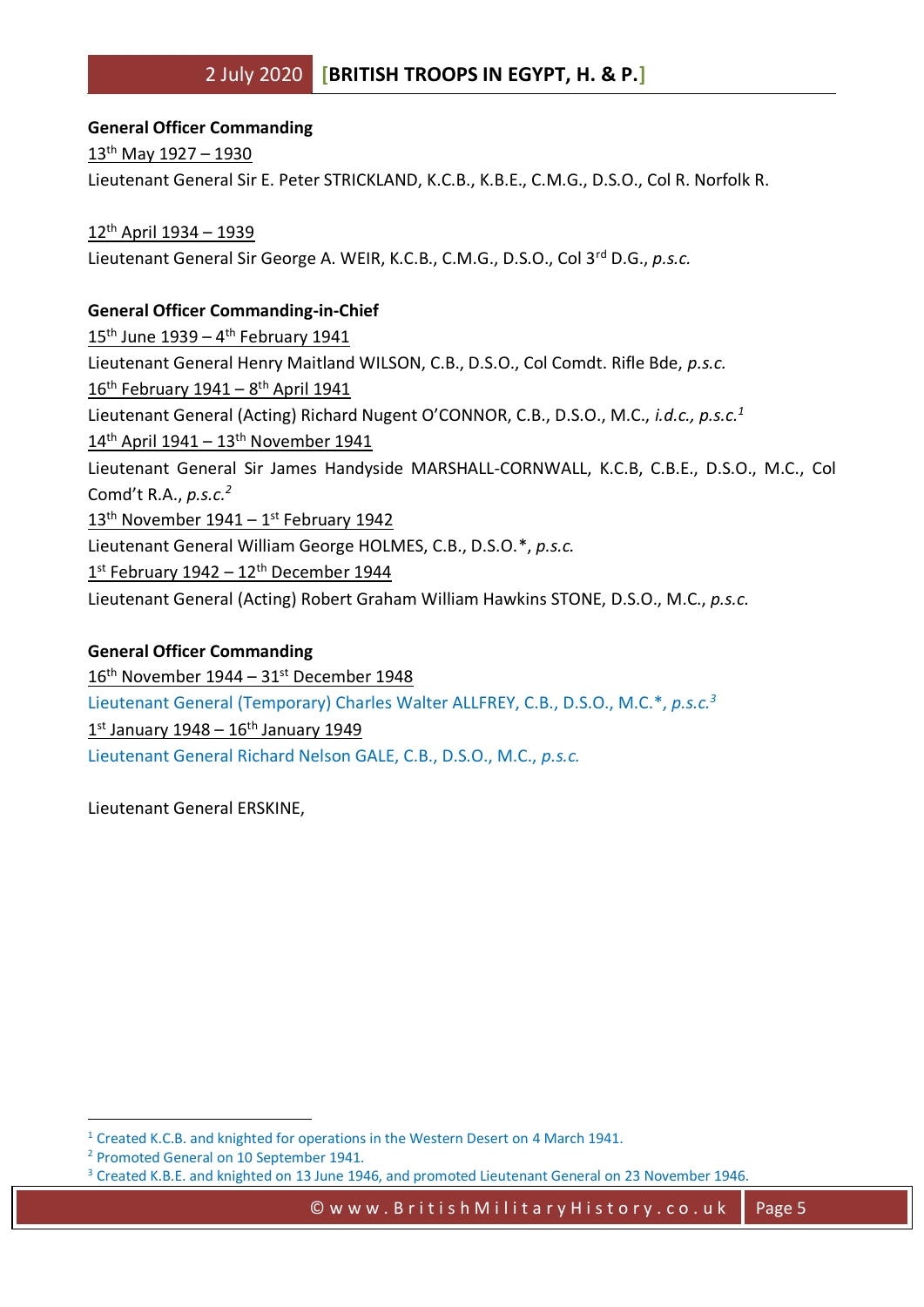**Brigadier General Staff** – (B.G.S.) 8 th October 1929 – 1930 Temporary Brigadier (Colonel) G. M. LINDSAY, C.M.G., D.S.O., *p.s.c. A.D.C.*

25th June 1936 – 1939 Temporary Brigadier H. C. LOYD, D.S.O., M.C., *i.d.c., p.s.c.* 7<sup>th</sup> August 1939 - 1940 Brigadier (Temporary) A. R. SELBY, *i.d.c., p.s.c.* 28<sup>th</sup> August 1940 – 4<sup>th</sup> February 1941 Brigadier (Temporary) Alexander GALLOWAY, M.C., *p.s.c.*

1946 – 1948 Brigadier James Archibald William BALLARD, D.S.O., M.B.E. 1947 – 1949 Brigadier C. S. SUGDEN

**Chief of Staff** 1949 – 1951 Brigadier Kennett BAYLEY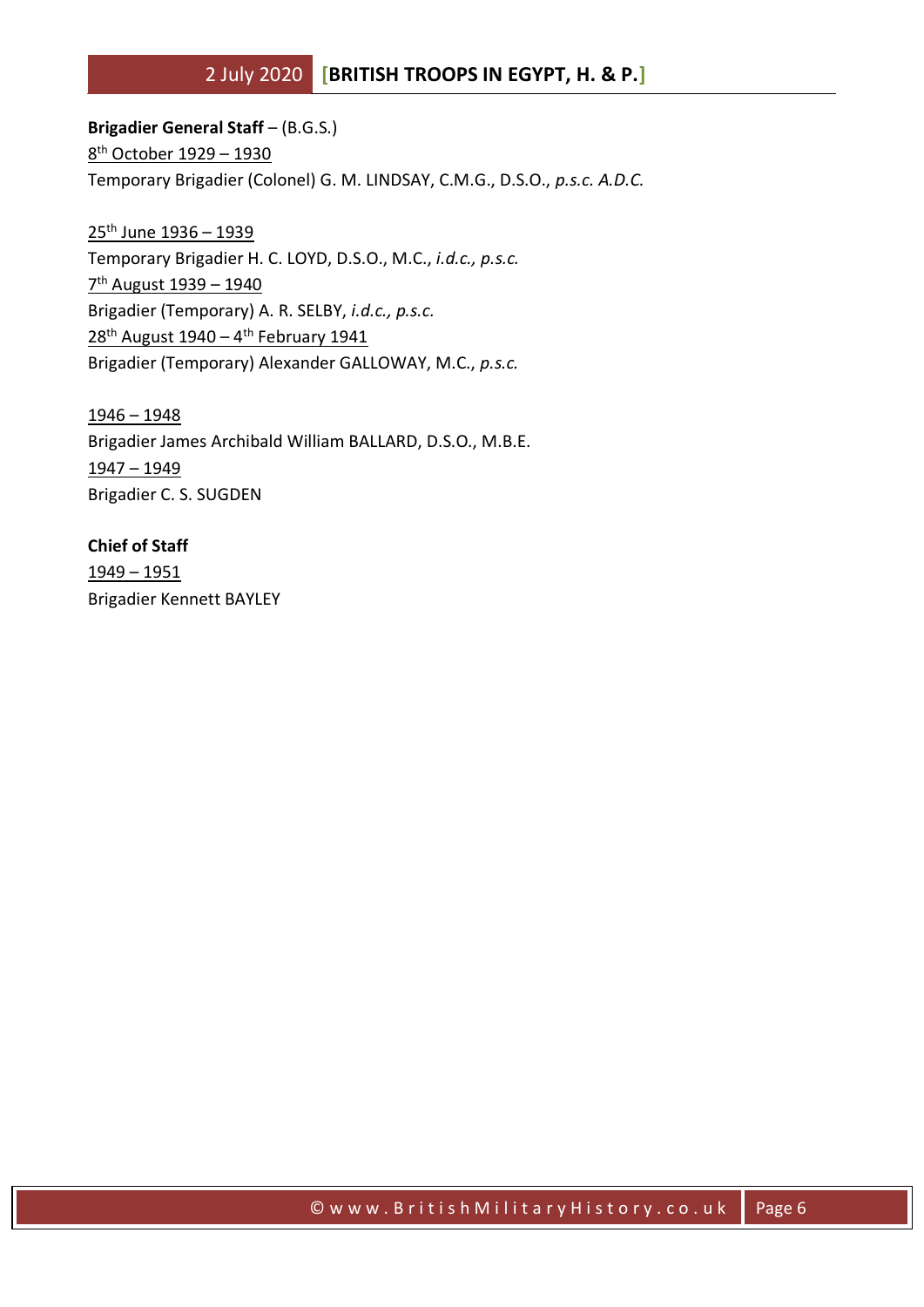# **Brigadier in charge of Administration** <u>1st June 1928 – ??</u> Temporary Brigadier (Colonel) C. D. LOGAN, C.M.G., D.S.O., *p.s.c.* 8<sup>th</sup> March 1935 – February 1939 Brigadier (Temporary) C. T. TOMES, D.S.O., M.C., Col. R. War. R., *p.s.c.*  $25<sup>th</sup>$  February 1939 –  $10<sup>th</sup>$  September 1940 Brigadier (Temporary) Noel Warren NAPIER-CLAVERING, D.S.O., *p.s.c.*

#### **Deputy Adjutant & Quarter-Master-General**

1940 – 1941 Brigadier C H MILLER 1942 – 1945 Brigadier Thomas Francis Vere FOSTER

1947 – 1949 Brigadier (Temporary) Robert Thomas COOKE, C.B.E., *p.s.c.*

#### **Assistant Adjutant-General**

10<sup>th</sup> September 1937 - 1940 Colonel T. F. FOSTER, M.C., *p.s.c.*

#### **Assistant Quarter-Master-General**

1st January 1937 – 27<sup>th</sup> November 1939 Colonel R. M. WOOTTEN, M.C., *p.s.c.* 28th November 1939 – 1940 Lieutenant Colonel E. S. UNWIN, M.C., R.A.S.C., *p.s.c.* 1939 – 1940 Colonel Lionel MONIER-WILLIAMS, Indian Army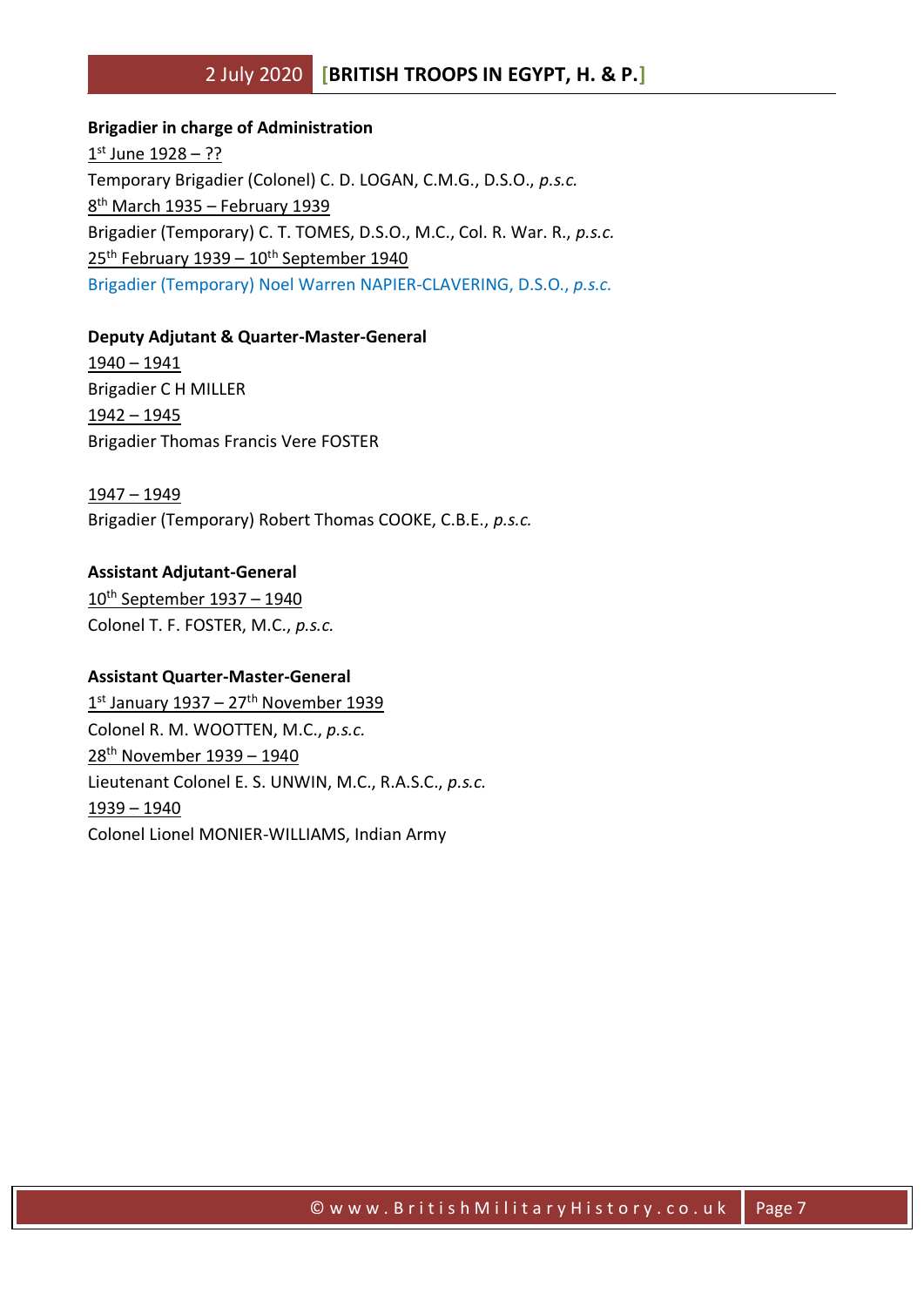**Brigadier Royal Artillery** – (B.R.A.)  $21^{st}$  September 1940 –  $16^{th}$  February 1941 Brigadier (Acting) Gerald Knocker DIBB, M.C., *p.s.c.*

In between C.R.A. 6<sup>th</sup> Infantry Division. <u>9<sup>th</sup> April 1941 – 14<sup>th</sup> April 1941</u> Brigadier (Temporary) Gerald Knocker DIBB, M.C., *p.s.c.* 19th April 1941 – 23rd October 1942 Brigadier (Acting) Philip Stafford MYBURGH, M.C., R.A. 1942 – 1943/4 Brigadier Thomas Eric Hasler HELBY

**Chief Engineer** – (C.Eng.) 23rd March 1927 – 1930 Colonel B. W. Y. DANFORD, D.S.O.

1 st October 1936 – 1939 Colonel H. W. TOMLINSON. 6<sup>th</sup> April 1939 – 21st August 1939 Colonel Eustace Francis TICKELL, M.C. 22<sup>nd</sup> August 1939 – 4<sup>th</sup> February 1940 Colonel F. H. KISCH 5<sup>th</sup> February 1940 – 30<sup>th</sup> August 1940 Colonel Henry Porter Wolseley HUTSON, D.S.O., O.B.E., M.C., R.E. 31st August 1940 – 1943 Brigadier (Acting) Gilbert STREETEN, O.B.E., M.C., R.E. 1943 – 1943 Brigadier A. B. E. EDWARDS

**Assistant Director of Survey** 9 th September 1940 – 19th October 1941 Lieutenant Colonel (Acting) Alexander PRAIN, R.E.<sup>4</sup>

<sup>4</sup> Promoted Acting Colonel and Substantive Lieutenant Colonel on 1 October 1940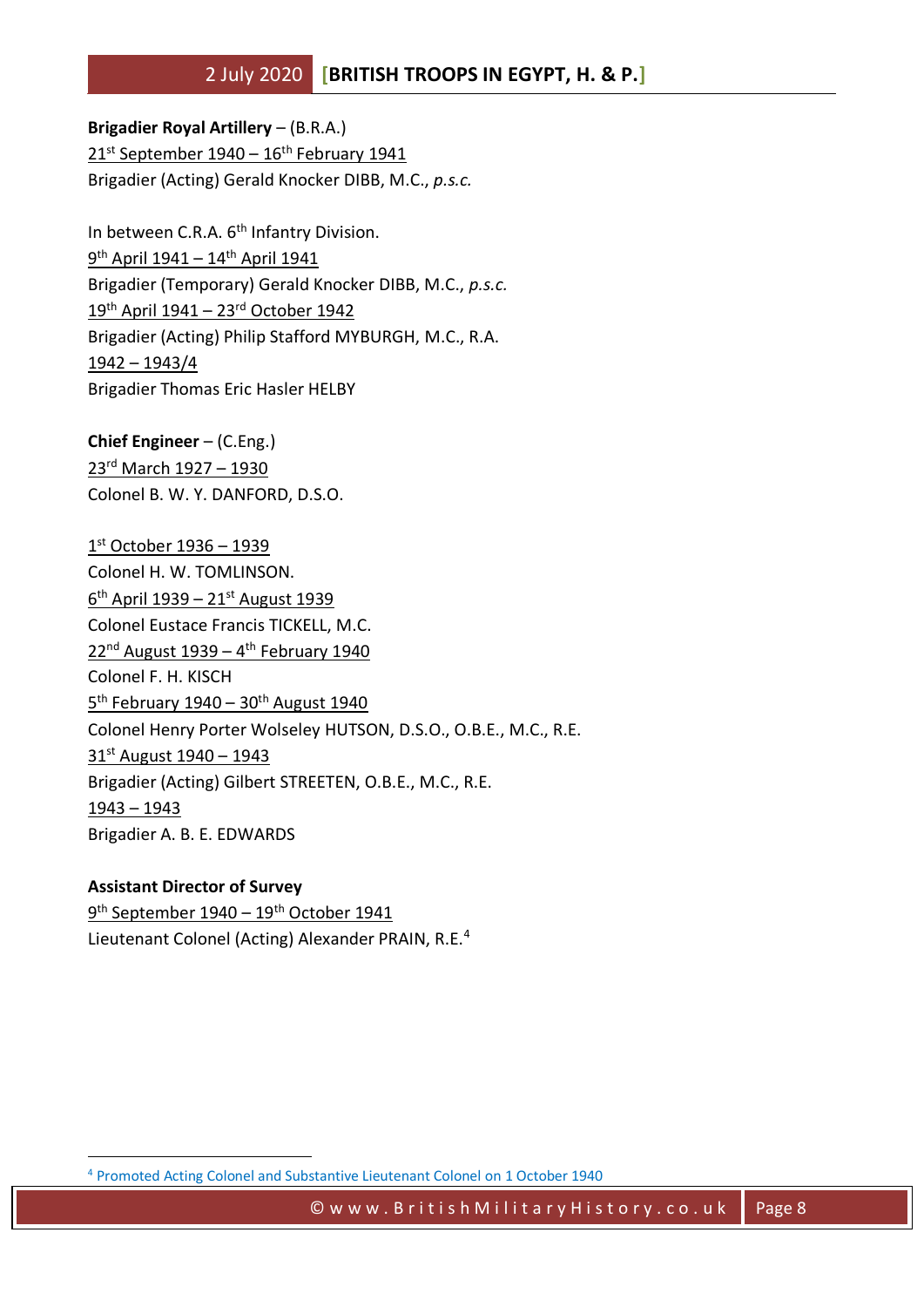**Chief Signal Officer** – (C.S.O.) 30th September 1927 – 1930 Colonel R. M. POWELL, D.S.O.

11th September 1935 – 1938 Colonel FitzA DRAYSON, M.C.  $13^{th}$  July  $1939 - 1940/1$ Colonel W. M. MILLER, M.C. 1941 – 1941 Colonel David Terence BASTIN 1941 – 1942 Colonel H. M. SYLVESTER 1942 – 1943 Brigadier G. H. WALTON 1943 – 1944 Brigadier William Charles Vernon GALWEY,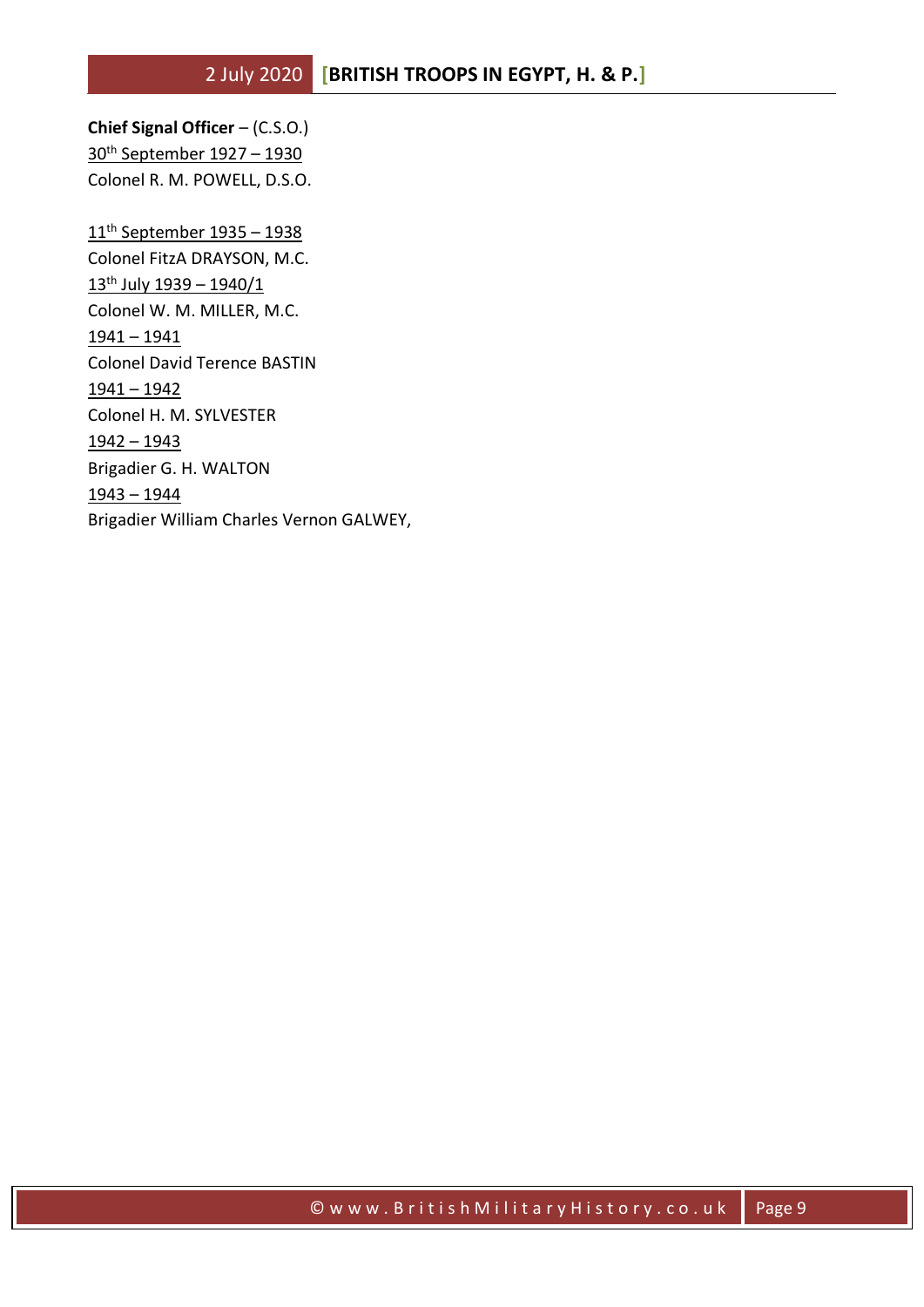**Assistant Director of Supplies and Transport** – (A.D.S.T.)

19th June 1926 – 1930 Colonel R. C. JELLICOE, C.B.E., D.S.O., LL.D.

29th September 1934 – 1938 Colonel S. E. H. GILES, D.S.O. 16<sup>th</sup> June 1939 – 8<sup>th</sup> September 1940 Colonel John Cardew ARMSTRONG, M.C.

#### **Deputy Director of Supplies and Transport**

18th December 1942 – 13th August 1943 Brigadier (Temporary) Frederick Sherwood CLOVER, C.B.E., A.I.Mech.E.

**Deputy Director of Medical Services** – (D.D.M.S.) @1930 Colonel H. C. R. HIME, D.S.O., M.B. @1937 Colonel G. H. RICHARD. @1940 Colonel P. S. TOMLINSON, D.S.O., M.R.C.P. 1940 – 1940 Brigadier Robert Glen SHAW 1940 – 1944 Brigadier CRAWFORD-JONES 1946 – 1947 Brigadier Kenneth Alexander Macdonald TOMORY, O.B.E.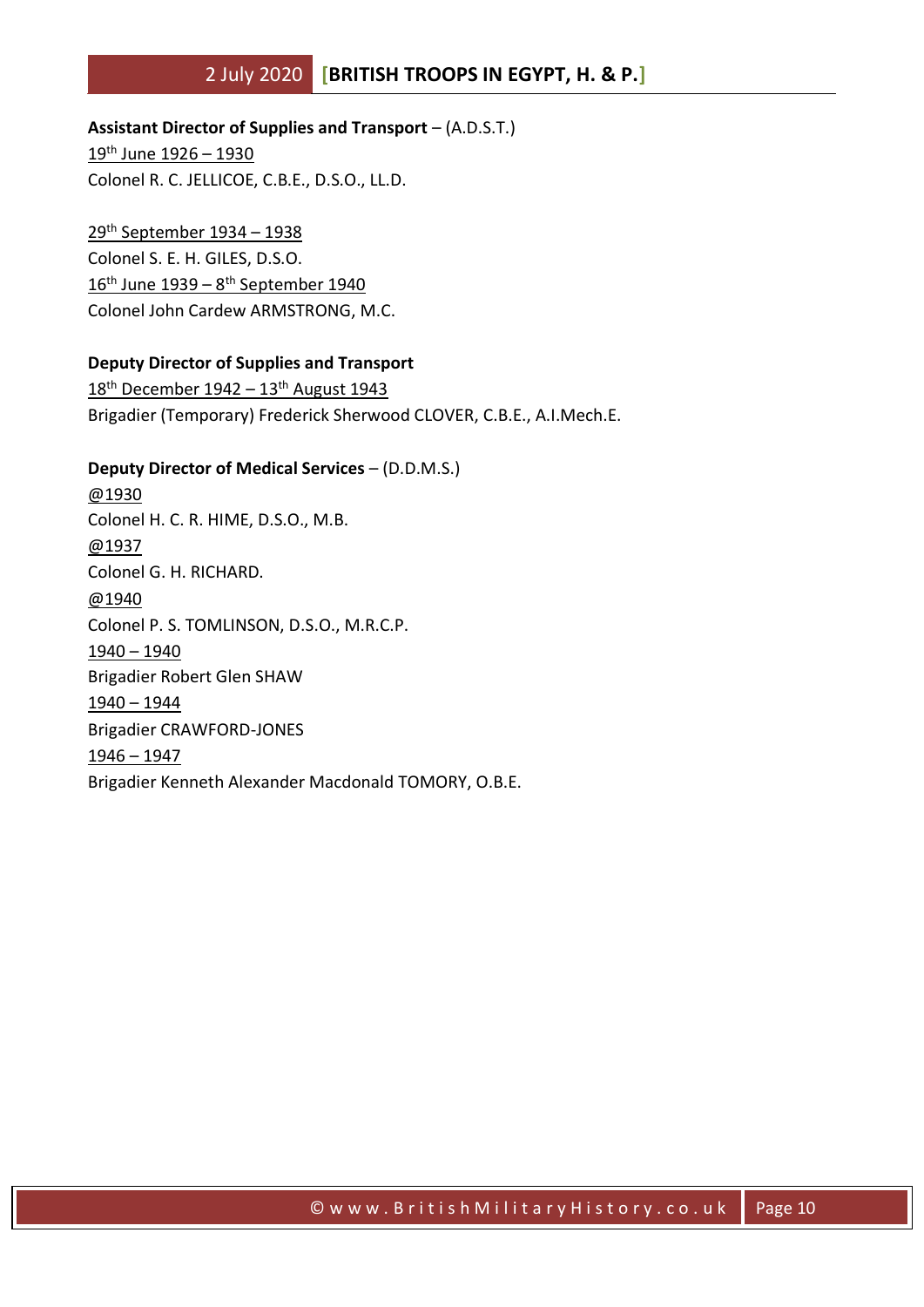**Deputy Director of Ordnance Services** – (D.D.O.S.) @1930 Colonel H. C. TRAVERS, C.B.E., D.S.O., R.A.O.C. 1937 – 1940/1 Colonel C. A. H. MONTANARO, O.B.E., R.A.O.C. 1940 – 1941 Colonel DOUGLAS-WHITE  $28<sup>th</sup>$  August 1944 – 10<sup>th</sup> December 1944 Brigadier (Temporary) George Alexander Neville SWINEY, C.B.E., M.C., R.A.O.C., *o.*

#### **Chief Ordnance Mechanical Engineer**

@1930 Major F. R. BLOOR, M.B.E., M.C., A.M.I.Mech.E., R.A.O.C. 1937 – 1940/1 Lieutenant Colonel W. WHITE, M.I.Mech.E., R.A.O.C.

#### **Assistant Director of Veterinary Services**

@1930 Lieutenant Colonel H. E. GIBBS, D.S.O., R.A.V.C. @1937 Lieutenant Colonel J. J. M. SOUTER, O.B.E., R.A.V.C. @1940 Major J. JUDGE, R.A.V.C.

#### **Assistant Chaplain-General**

@1930 Revered E. F. CAMPBELL, D.S.O., B.A., Chaplain to the Forces 1st Class @1937 Revered H. G. MARSHALL, M.A., Chaplain to the Forces 1<sup>st</sup> Class @1940 Revered A. J. WILCOX, M.A., Chaplain to the Forces 1st Class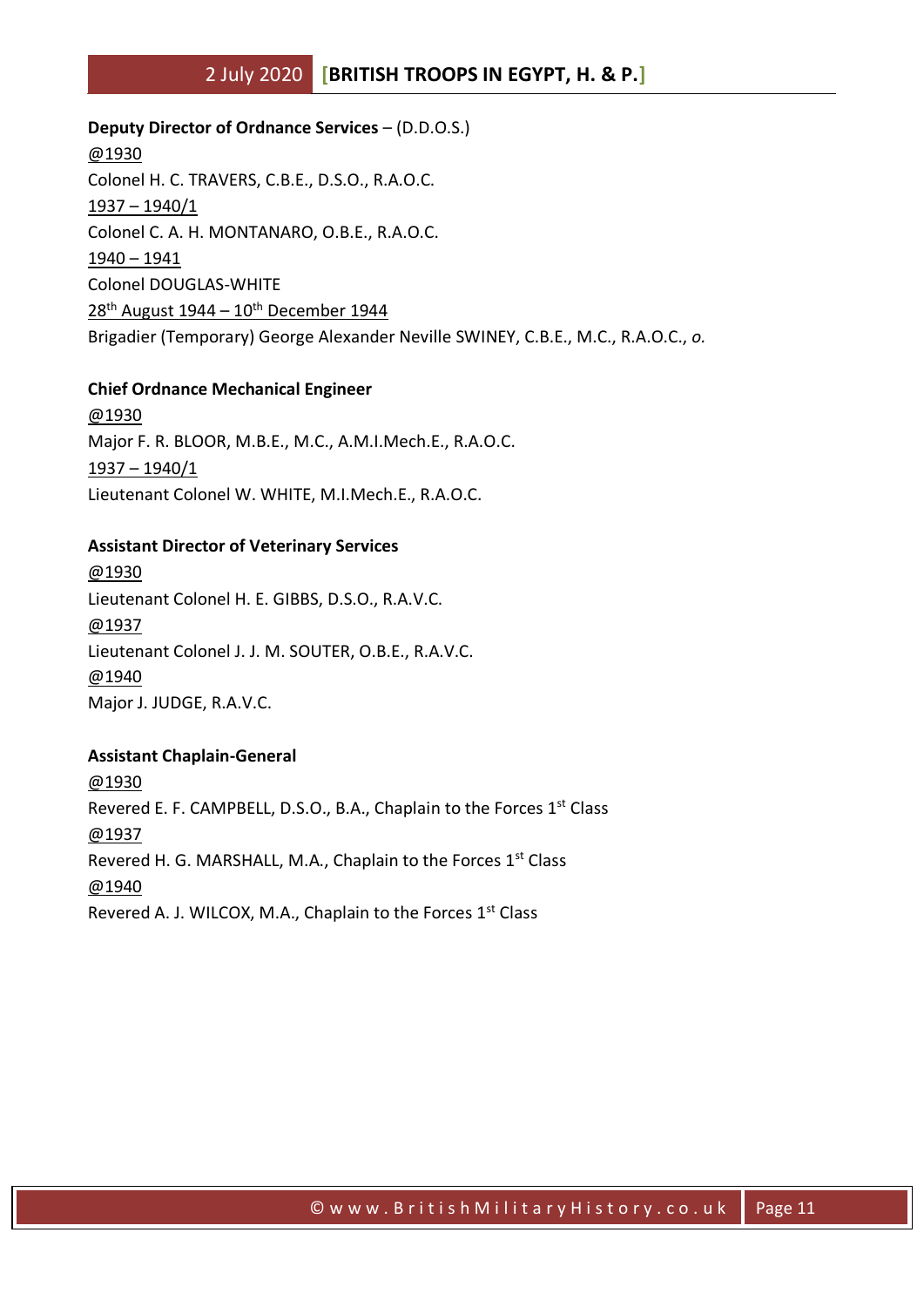#### **Command Paymaster**

@1930 Colonel C. C. TODD, C.M.G., R.A.P.C. @1937 Colonel H. GANGE-ANDREWS, R.A.P.C. @1940 Colonel E. E. E. TODD, O.B.E., R.A.P.C.

### **Command Education Officer**

@1940 Colonel (Acting) W. MacLEAN, M.C., A.E.C.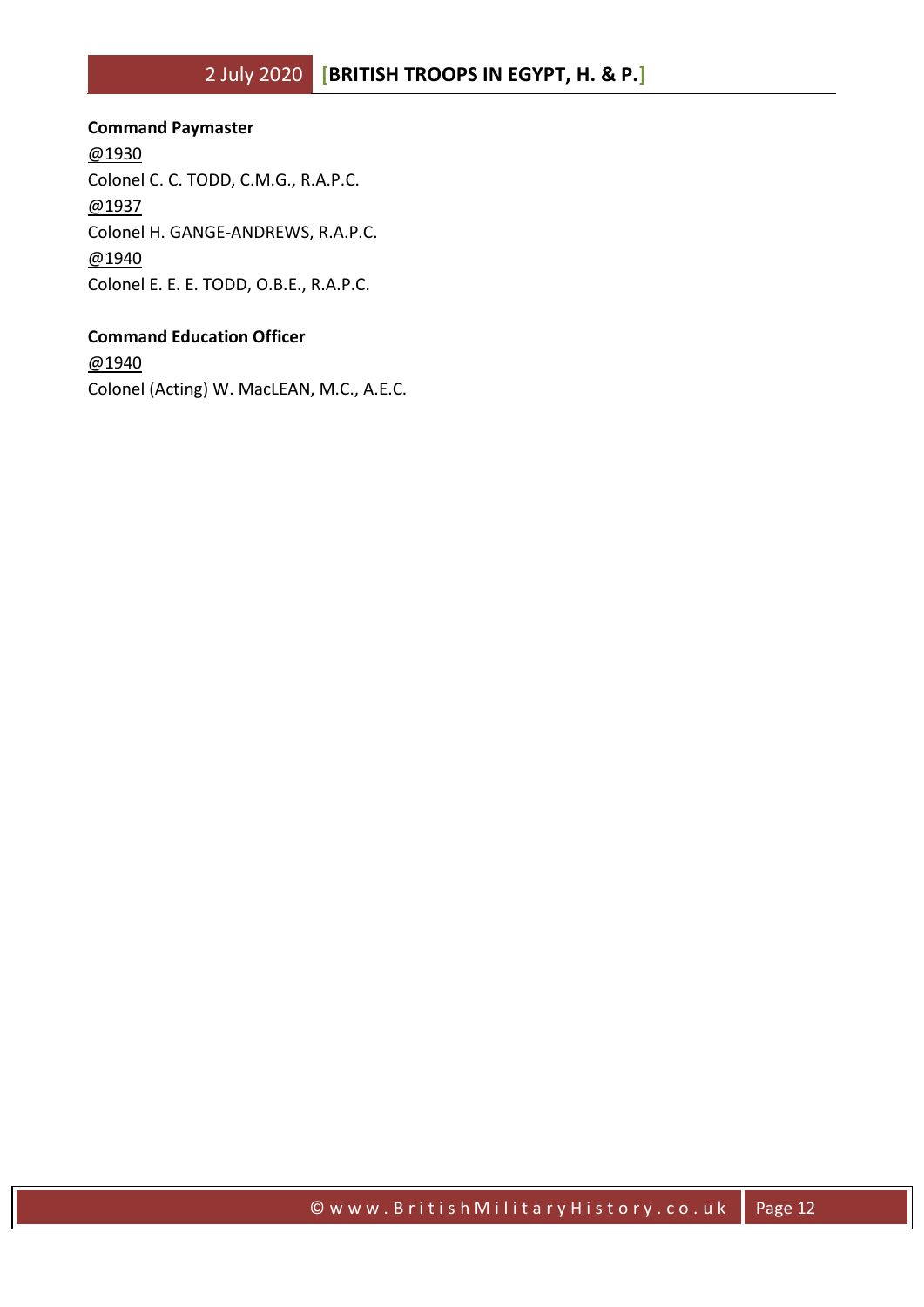**Cairo Brigade (Cairo Sub-Area)** 1938 – 1939 Brigadier I. C. GRANT 1941 – 1944 Brigadier John Inglis CHRYSTALL

#### **Canal Brigade (Alexandria Sub-Area)**

Brigadier Frederick William BEWSHER

**Canal Northern District** 1946 – 1948 Brigadier (Temporary) Hervey Degge Wilmot SITWELL, C.B., M.C., *p.s.c.*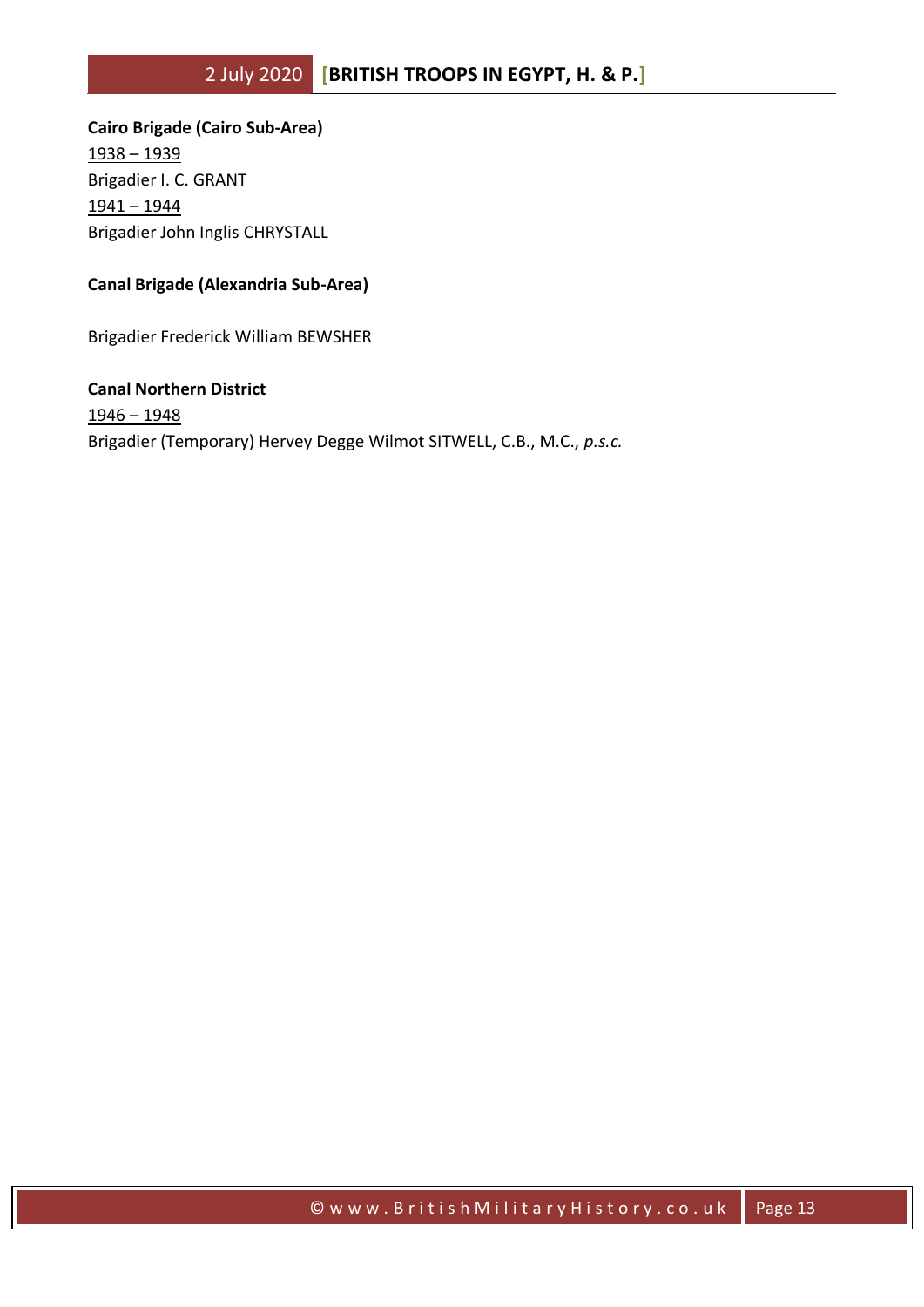# **British Military Mission to the Egyptian Army**

#### **Chief of the British Military Mission to the Egyptian Army**

7<sup>th</sup> January 1937 – 28<sup>th</sup> September 1938 Major General James Handyside MARSHALL-CORNWALL, C.B., C.B.E., D.S.O., M.C., *p.s.c.* 29<sup>th</sup> September 1938 – 1st September 1940 Major General G. N. MacREADY, C.M.G., D.S.O., O.B.E., M.C., *i.d.c., p.s.c.* 2<sup>nd</sup> September 1940 - 31<sup>st</sup> January 1942 Major General (Acting) Robert Graham William Hawkins STONE, D.S.O., M.C., *p.s.c.*  $17<sup>th</sup>$  February 1942 –  $14<sup>th</sup>$  February 1945 Major General Noel Warren NAPIER-CLAVERING, C.B.E., D.S.O., *p.s.c.*  $17<sup>th</sup>$  February 1945 - 1946 Major General (Temporary) Walter Edmund CLUTTERBUCK, D.S.O., M.C.\*  $25<sup>th</sup>$  June 1946 – 31st December 1947 Major General Robert Keith ARBUTHNOTT, C.B., C.B.E., D.S.O., .M.C., *p.s.c.*

#### **General Staff Officer 1st Grade**

22<sup>nd</sup> January 1937 - 1st July 1939 Colonel G. R. SMALLWOOD, M.C., *p.s.c.* 1 st July 1939 – 1940/1 Colonel N. CLOWES, D.S.O., M.C., *p.s.c.*

#### **Assistant Adjutant and Quarter-Master-General**

7<sup>th</sup> January 1937 - 28<sup>th</sup> July 1939 Colonel W. H. OXLEY, M.C., *p.s.c.* 29 July 1939 – 11 February 1941 Colonel George SURTEES, M.C., *p.s.c.*

#### **Chief Instructor Staff School**

14<sup>th</sup> October 1937 - 24<sup>th</sup> August 1938 Colonel A. R. GODWIN-AUSTIN, O.B.E., M.C., *p.s.c.*  $10^{th}$  June  $1937 - 1940$ Colonel (Local) V. F. BROWNE, M.C., R.A., *p.s.c.*

### **G.S.O. 2, Staff School** <u>5<sup>th</sup> June 1937 – 1940</u> Lieutenant Colonel (Local) T. S. AIREY, Durham L.I., *p.s.c.*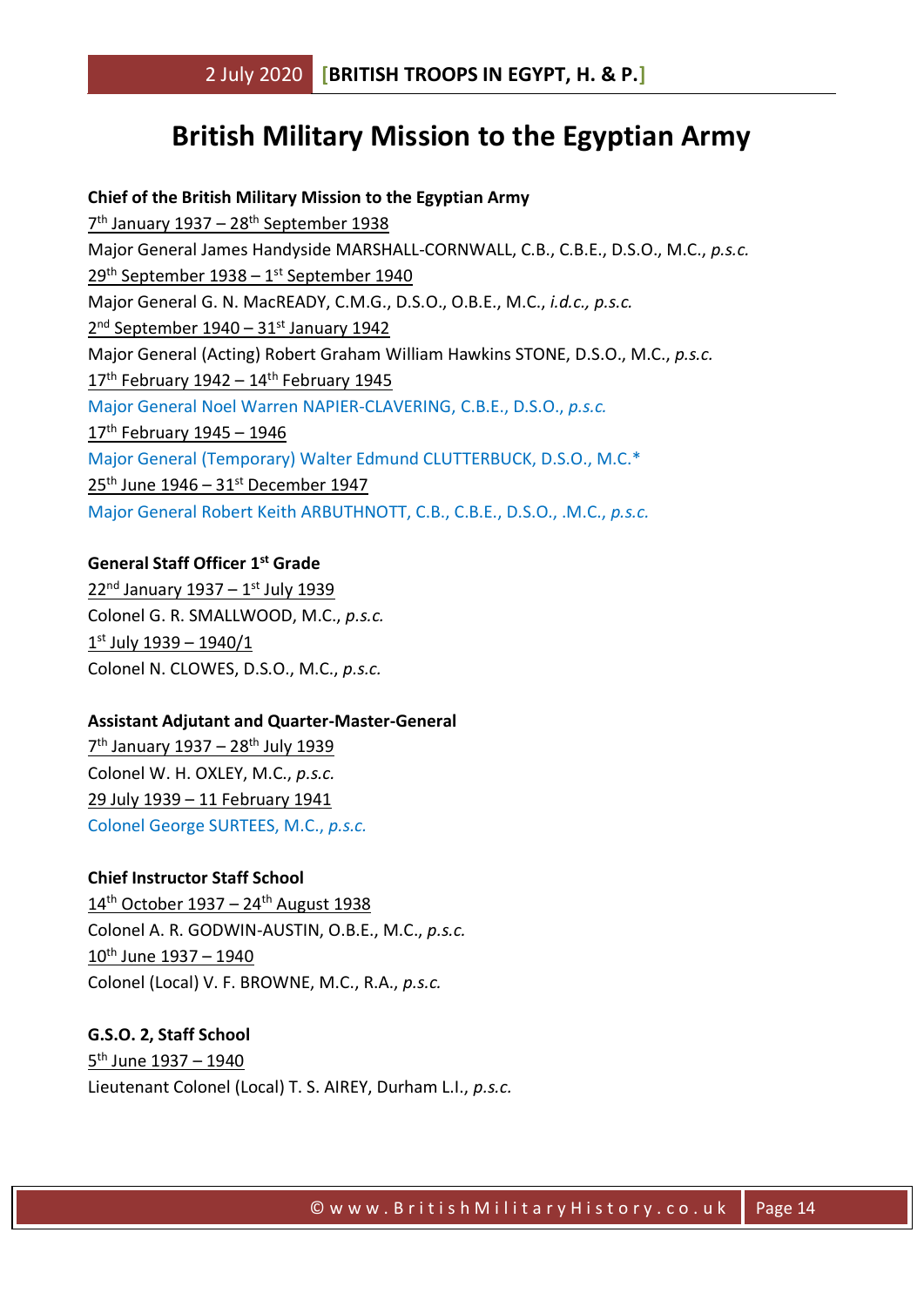#### **Chief Instructor Senior Officers School**

24th August 1938 – 1940/1 Lieutenant Colonel (Local) J. S. NICHOLS, Border R., *p.s.c.*

#### **Chief Instructor (Class Y) Artillery**

<u>5<sup>th</sup> June 1937 – 19<sup>th</sup> June 1937</u> Brevet Colonel W. R. SHILSTONE, M.B.E., R.A. 19th June 1937 – 1940/1 Colonel L. PARRINGTON, M.C., R.A.